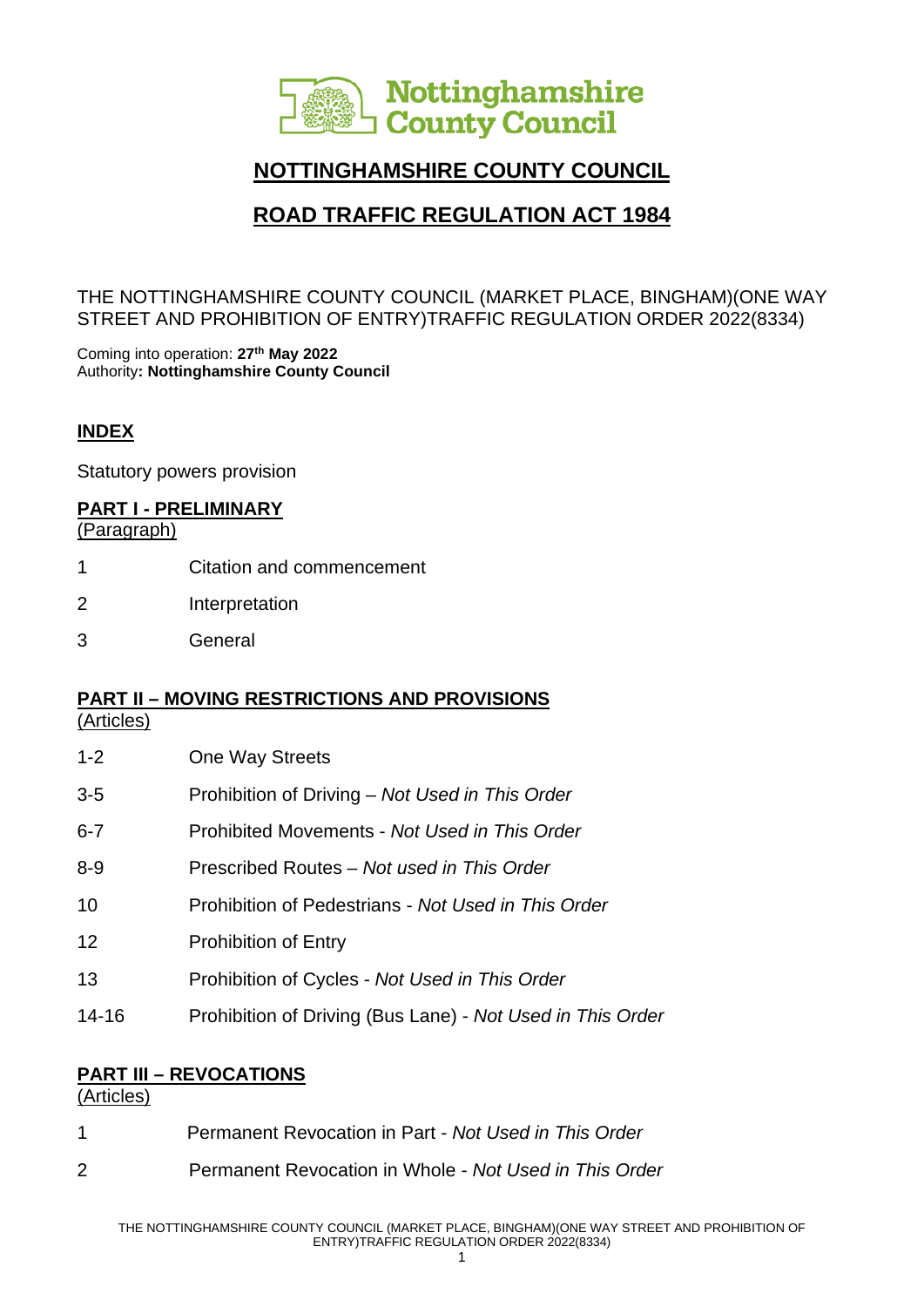# **Table of Schedules**

| <b>Schedule</b><br><b>Number</b> | <b>Description</b>          |
|----------------------------------|-----------------------------|
|                                  | One Way Street              |
| 2                                | Not used in This Order      |
| 3                                | Not Used in This Order      |
|                                  | Not Used in This Order      |
| 5                                | Not Used in This Order      |
| 6                                | <b>Prohibition of Entry</b> |
|                                  | Not Used in This Order      |
| Զ                                | Not Used in This Order      |

### **Table of Revocation Schedules**

| <b>Schedule</b><br><b>Number</b> | <b>Description</b>     |
|----------------------------------|------------------------|
|                                  | Not Used in This Order |
| $\mathbf{2}$                     | Not Used in This Order |
| $\mathbf{3}$                     | Not Used in This Order |

# **NOTTINGHAMSHIRE COUNTY COUNCIL**

# **ROAD TRAFFIC REGULATION ACT 1984**

#### **THE NOTTINGHAMSHIRE COUNTY COUNCIL (MARKET PLACE, BINGHAM)(ONE WAY STREET AND PROHIBITION OF ENTRY)TRAFFIC REGULATION ORDER 2022(8334)**

Nottinghamshire County Council ("the Council") in exercise of its powers under Sections 1 and Part IV of Schedule 9 of the Road Traffic Regulation Act 1984 ("the Act"), as amended, and of all other enabling powers, and after consultation with the Chief Constable for the Nottinghamshire Police in accordance with Part III of Schedule 9 to the Act, hereby makes the following Order:-

# **PART I – PRELIMINARY**

# **Citation and Commencement**

1. This Order shall come into force for all purposes on the **27th** day of **May 2022** and may be cited as " **THE NOTTINGHAMSHIRE COUNTY COUNCIL (MARKET PLACE, BINGHAM)(ONE WAY STREET AND PROHIBITION OF ENTRY)TRAFFIC REGULATION ORDER 2022(8334)**".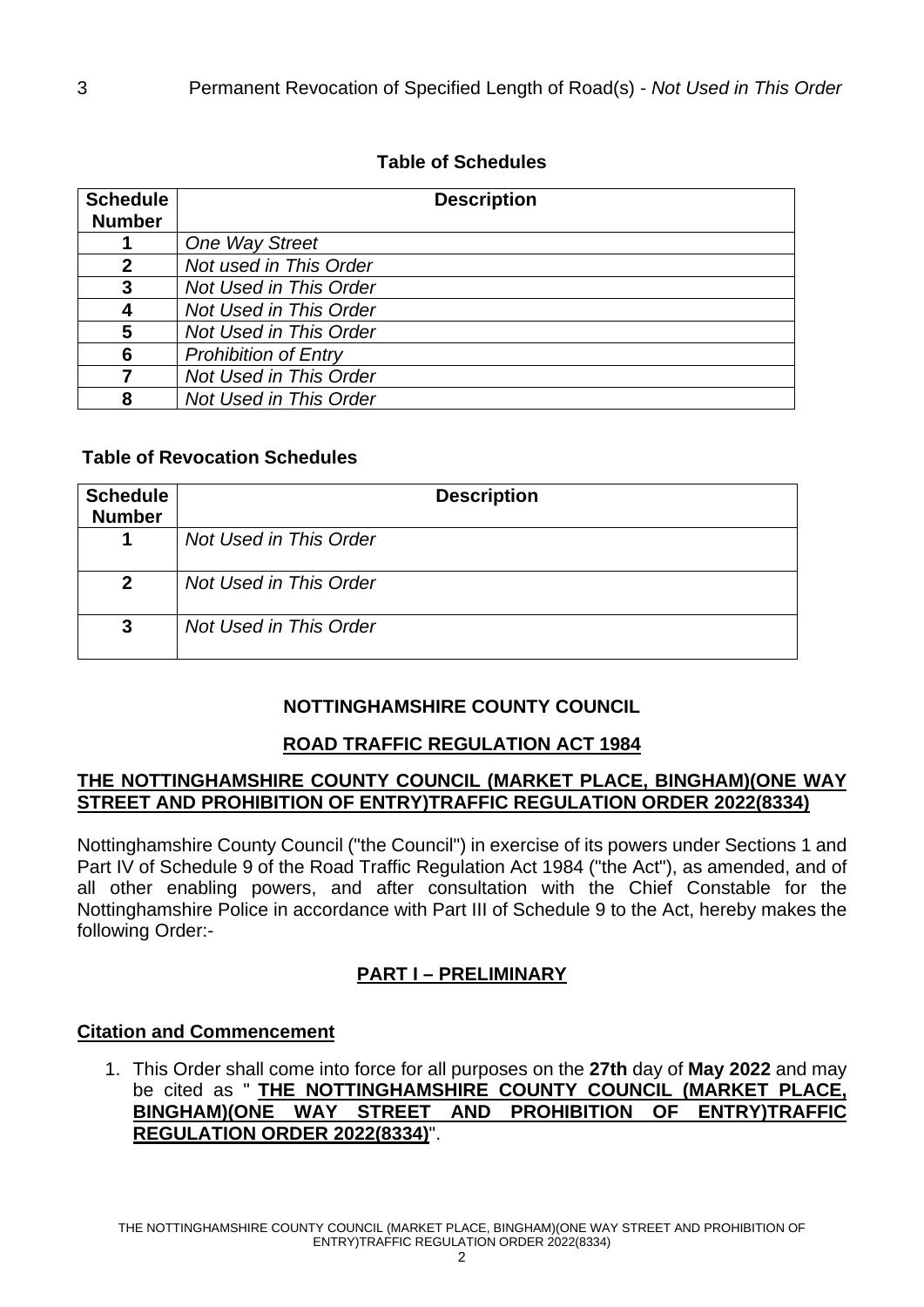#### **Interpretation Definitions**

2.1 In this Order except where the context otherwise requires, the following words and phrases have the meanings ascribed to them as follows: "At Any Time" means all days and all hours.

"Authorised Officer" means a person authorised by or on behalf of the Council to record, detects and acts on contraventions to this Order by means of an Approved Device.

"Approved Device" has the meaning ascribed to it by Regulation 2 of the Approved Devices Regulations

"Bus" includes a Tramcar and has the meaning ascribed to it by Regulation 22 of the Traffic Signs Regulations.

"Bus Lane" means an area of Road which this Order or another Order provides that it may be used:

- (1) only by Buses or a particular description of Bus; or
- (2) only by Buses or a particular description of Bus and some other class or classes of vehicular traffic.

"Bus Only Street" shall have the same meaning as Bus Lane.

"Bus Gate" shall have the same meaning as Bus Lane.

"Car" means a Motor Vehicle, not being a Motor Cycle or Invalid Carriage, which is constructed to carry a load or passengers and whose maximum unladen weight does not exceed 3 tonnes

"Carriageway" means a way constituting or comprised in a highway being a way (other than a Cycle Track ) over which the public have a right of way for the passage of Vehicles.

"Civil Enforcement Officer" or "CEO" has the meaning ascribed to it by section 76 of the 2004 Act.

"Cycle Lane" means a length of Road specified in this Order as a Cycle Lane and bounded by delineating road markings as prescribed under the Traffic Signs Regulations.

"Cycle Track" has the meaning ascribed to it by Section 329 of the Highways Act

"Director" means the Council's Corporate Director - Place.

"Disabled Person's Vehicle" means a vehicle displaying a disabled persons' badge.

"Disabled Person's Badge" has the meaning ascribed to it by the Disabled Person's Exemption Driver Regulations

"Dual Purpose Vehicle" has the same meaning as Regulation 3(1) of the Motor Vehicles Regulations.

"Exemptions" means a category of exemption defined in paragraph 2.2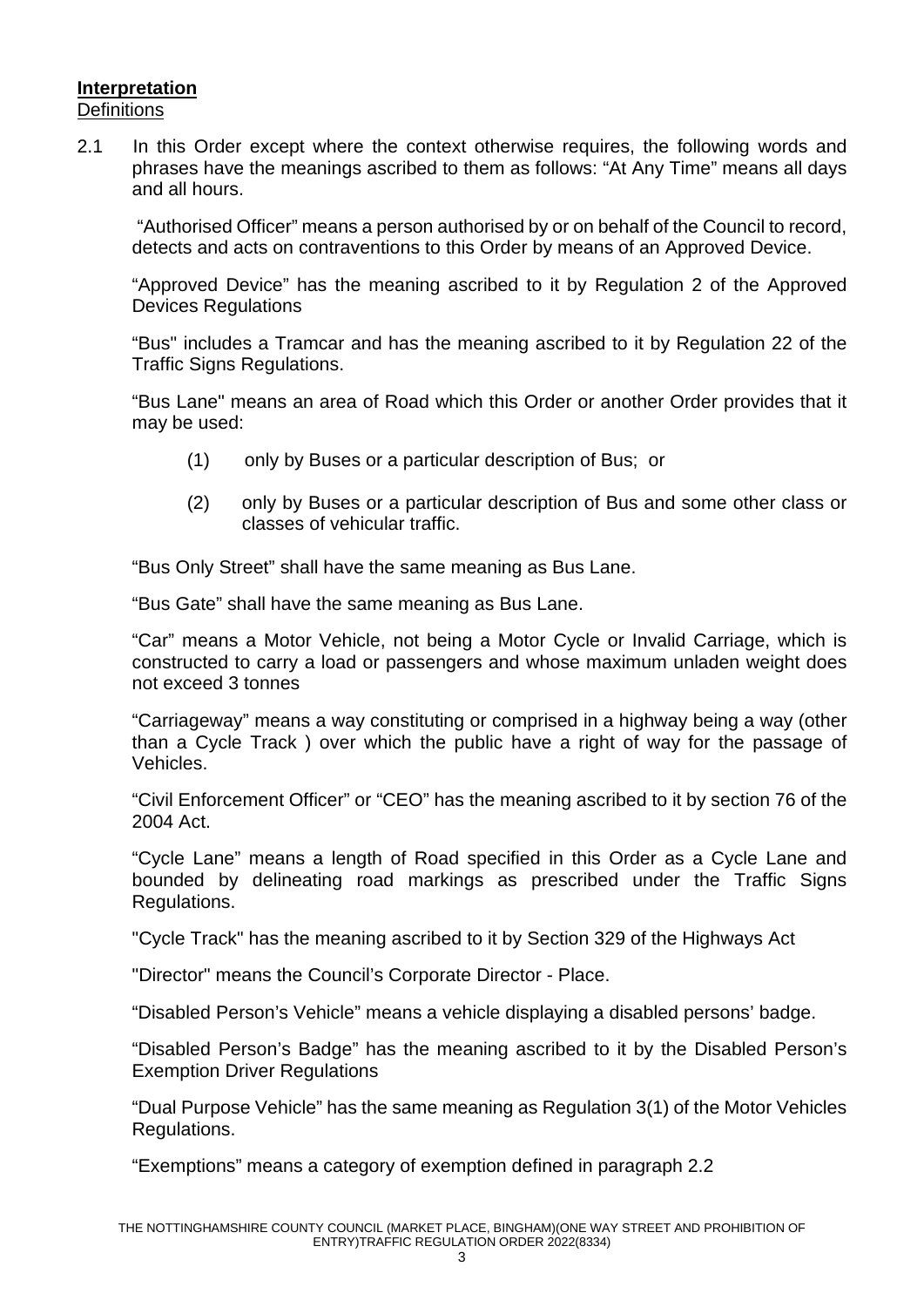"Footway" means that part of a Road forming a way for the passage of pedestrians in a Road which also comprises a Carriageway.

"Goods" means articles and property of any description, including postal packets of any kind that have been purchased and are ready for collection, provided that it would be unreasonable for an individual to carry such Goods, further than a reasonable distance for the purpose of loading them into a Vehicle.

"Goods Vehicle" has the meaning ascribed to it by section 192(1) of the 1988 Traffic Act

"Hackney Carriage" means a vehicle licensed and being lawfully used as a hackney carriage under the provisions of the 1847 Act and the 1976 Act

"Highway" means land over which the public have a right to pass and repass

"Hirer" has the meaning ascribed to it by Regulation 5 of the Bus Lane Regulations

"Invalid Carriage" means a mechanically propelled vehicle the weight of which unladen does not exceed 254 kilograms and which is specially designed and constructed, and not merely adapted, for the use of a person suffering from some physical defect or disability and is used solely by such a person,

"Junction" means:

- (1) in relation to measurement only, the point where the prolongation of two kerblines intersect and where measurements are taken along the line of kerb for the said length of Road unless otherwise stated;
- (2) in relation to its location, the point at which two or more highways intersect.

"Lay-By" means any area of Carriageway lying at the side of the main Carriageway for the parking, loading or waiting of Vehicles

"Local Bus" has the meaning ascribed to it in Regulation 4 of the Traffic Signs Regulations.

"Main Carriageway" means that part of a Carriageway used primarily by through traffic and which includes any Carriageway of a slip road, but excludes any lay-by.

"Motor Cycle" has the meaning ascribed to it by section 136 of the 1984 Act.

"Motor Vehicle" means a mechanically propelled vehicle, intended or adapted for use on the Road

"One-Way Street" means a highway in which Vehicles are prohibited at all times from proceeding in any other than one direction.

"Owner" in relation to a vehicle, means the registered keeper of that vehicle for the time being shown on the register as registered keeper in the register kept in accordance with Section 21 of the 1994 Excise Act.

"Passenger Vehicle" means a motor vehicle other than a motor cycle constructed or adapted solely for the carriage of passengers and their effects to carry not more than 8 passengers exclusive of the driver, and not drawing a trailer.

"Pedal Cycle" has the meaning ascribed to it by section 192 of the 1988 Traffic Act.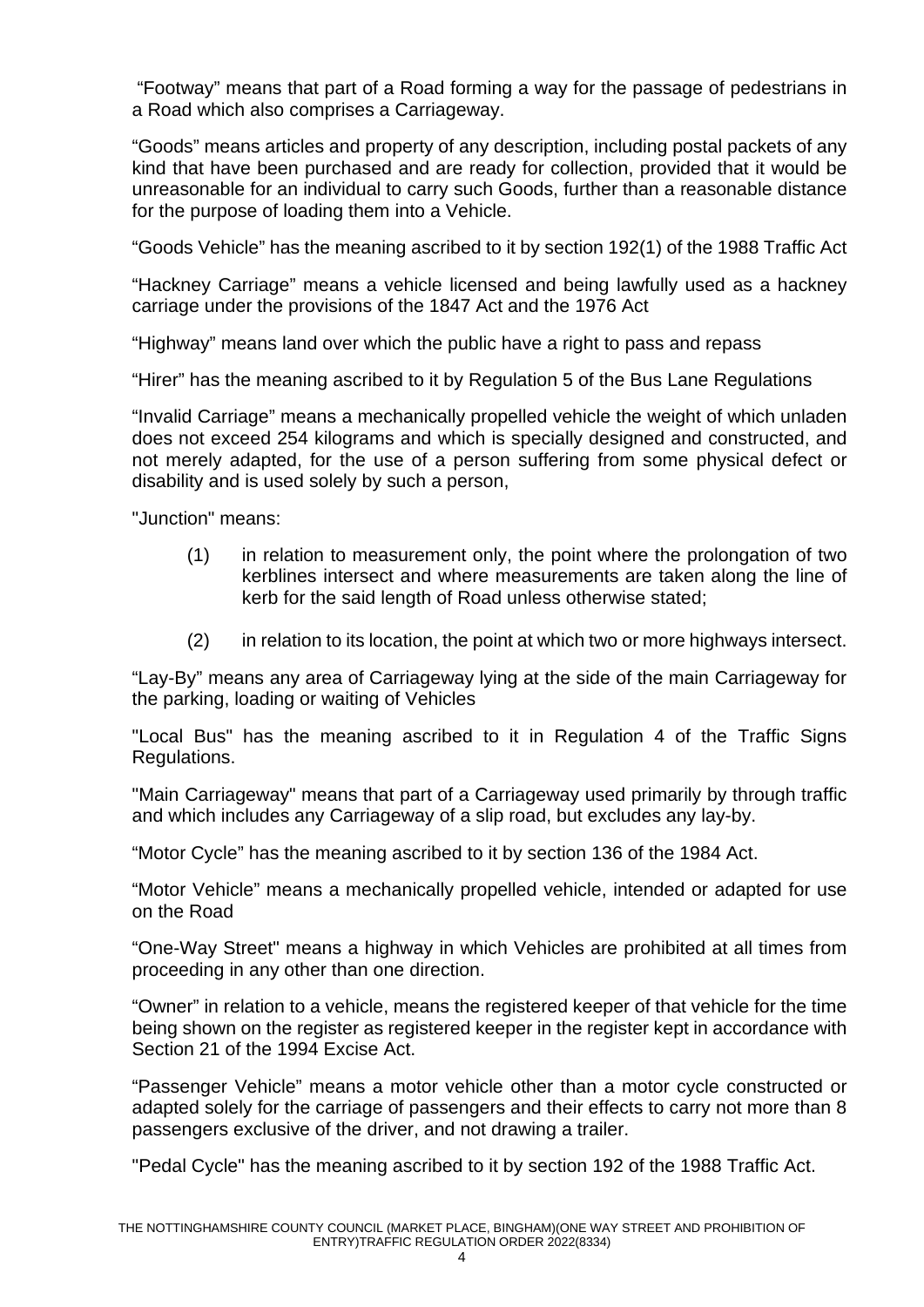"Permit" means a Restricted Access Permit which entitles the holder to enter a Restricted Road.

"Permit Fee" shall be a fee payable to the Council by an applicant for a Permit the level of which shall be set by the Council.

"Police Vehicle" means a Vehicle being used for police purposes or operating under the instructions of the Chief Constable for Nottinghamshire Police Authority.

"Private Hire Vehicle" means a vehicle licensed under section 51 of the 1976 Act.

"Public Holidays" being Christmas Day, Good Friday and any Bank Holiday.

"Relevant Position"

- (1) In relation to the display of a Disabled Person's Badge, has the meaning ascribed to it by the Disabled Person's Exemption Regulations.
- (2) In the case of a Vehicle fitted with a windscreen, a position on the inside surface of the windscreen or on the dashboard so that the date and time of issue or expiry (as appropriate) of the Permit may be read by a CEO or Authorised Officer.
- (3) In the case of a Vehicle not fitted with a front windscreen, a conspicuous position on the Vehicle so that the date and time of issue or expiry (as appropriate) of the Permit may be read by a CEO or Authorised Officer.

"Residents Parking Permit" is a permit issued by Nottinghamshire County Council to a resident for parking in either the Rosebery Avenue, West Bridgford residents parking zone or for parking in the Thoroton Road Area, West Bridgford residents parking zone.

"Restricted Road" (save as the context requires in Part I of this Order) means any Road or part of a Road specified in Schedule 2 or Schedule 8.

"Road" means the area between two highway boundaries excluding any Footway or Lay-By and "Road" shall include any length or part thereof.

"Road Marking" means a Traffic Sign consisting of a line or mark or legend on the surface of the Road.

"Solo Motor Cycle" means a Motor Cycle without a sidecar and having two wheels.

"Special Access Permit Holders' Vehicles" means a vehicle in respect of which a permit has been issued under established criteria governing the issue of such permits (in respect of persons having particular mobility difficulties) as determined by the Director and as amended from time to time.

"Street Works" shall has the meaning ascribed to by section 48 of the 1991 Act.

"Taxi" has the same meaning in this Order as Hackney Carriage.

"Taxi Clearway Hours" means the hours specified in each relevant Schedule in relation to a length of Road and where days are specified they are inclusive days.

"Taxi Rank" means an area of Carriageway reserved for use by taxis waiting to pick up passengers.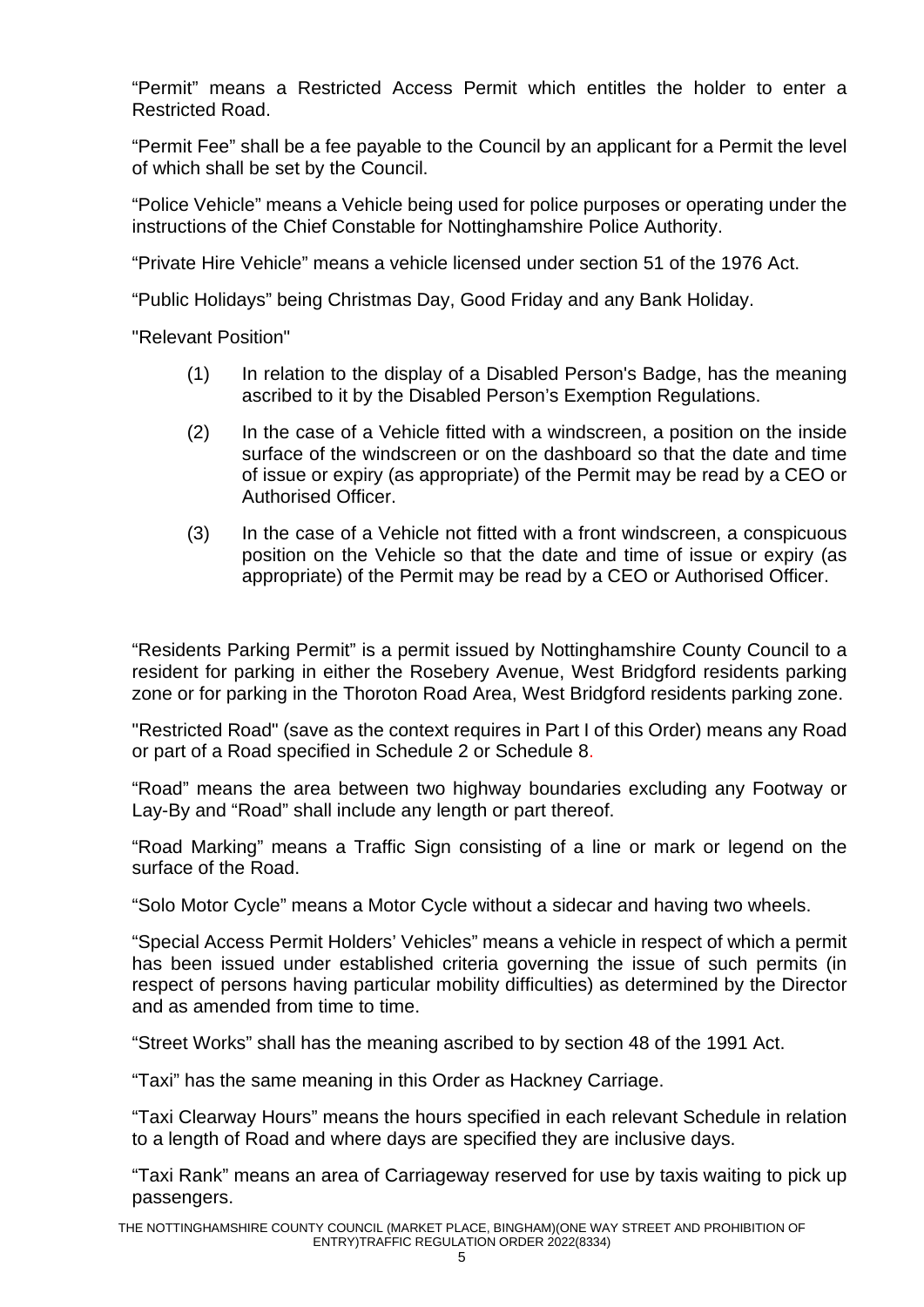"Telegraphic Line" has the same meaning as the expression "electronic communications apparatus" (which expression has the same meaning as that ascribed to it in the Telecommunications Act 1984).

"Traffic Manager" shall have the meaning ascribed to it by section 17(2) of the 2004 Act.

"Traffic Sign" means a sign of any size, colour and type prescribed or authorised under, or having effect as though prescribed or authorised under, Section 64 of the 1984 Act.

"Tramcar" means any vehicle (whether or not used for the carriage of passengers) carried on flanged wheels on any railway forming part of the light rapid transport system as defined in section 2 of the 1994 Greater Nottingham Act .

"Tramway" has the meaning ascribed to it by the NET Order.

"Tram Lane" shall have the same meaning as "Bus Lane".

"Tram Gate" shall have the same meaning as "Bus Lane"*.* 

"Transition Point" means the junction between Highway and land which is not Highway

"Vehicle" means:-

- (1) a mechanically propelled vehicle, intended or adapted for use on the Road, or
- (2) a Pedal Cycle in actual use for the purpose of cycling or
- (3) a horse drawn vehicle, intended or adapted for use on the Road,

"Wheelchair Accessible Taxi" means a Hackney Carriage constructed or adapted to carry a mobility impaired person seated in a wheelchair located within the passenger compartment.

"Verge" means any part of a Road which is not a Carriageway or a Footway.

#### **Exemptions**

- 2.2 In the Schedules the following exemptions (where used) shall apply where the relevant letter (and digit where used) is specified in that part of the Schedule: -
	- "A" Not allocated
	- "B" Means any Vehicle which is being used in connection with the maintenance, improvement or reconstruction of any of the Roads or in connections with Street Works in any of the Roads PROVIDED THAT the Vehicle cannot be relocated to an unrestricted Road.
	- "B1" Means any Vehicle which is being used in connection with the maintenance, improvement or reconstruction of any of the Roads or the laying, erection, alteration or repair in or near any of the Roads of any sewer or of any main, pipe or apparatus for the supply of gas, water or electricity or of any telecommunications apparatus PROVIDED THAT the Vehicle cannot be relocated to an unrestricted Road.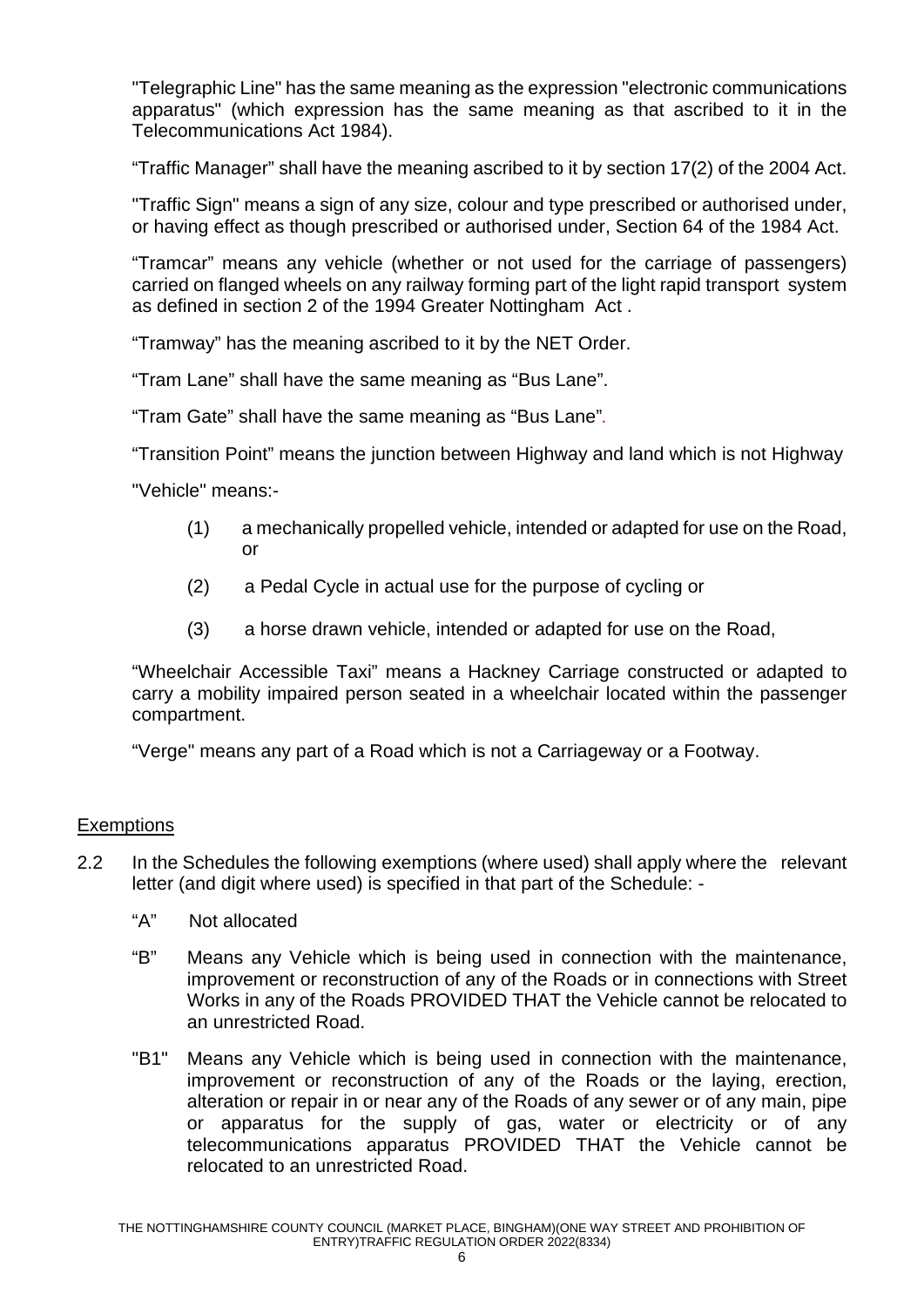- "B2" Means any Vehicle which is being used in connection with the maintenance or other works of any railway level crossing which crosses the length of Road PROVIDED THAT the Vehicle cannot be relocated to an unrestricted Road.
- "B3" Means a Royal Mail liveried Vehicle engaged in the collection and/or delivery of letters in accordance with the statutory provisions as defined in the Postal Services Act 2000 PROVDED THAT this exemption shall not apply during any times specified in Column 5 of Schedule 2.
- "B4" Means any Vehicle which is being used in connection with the removal of any obstruction to traffic PROVIDED THAT the Vehicle cannot be relocated to an unrestricted Road.
- "B5" Means any Vehicle which is being used in connection with any building operation or demolition PROVIDED THAT the Vehicle cannot be relocated to an unrestricted Road.
- "B6" Means any Vehicle which is being used by Statutory Undertakers for emergency works.
- "C" Means any Vehicle which is being used or is to be used in the service of a Local Authority or Water Company in pursuance of statutory powers or duties PROVIDED THAT the Vehicle cannot be relocated to an unrestricted Road.
- "D1" Means a Bus.
- "E1" Means any Vehicle being used for Police, Fire Service or Ambulance purposes where the restriction would be likely to hinder the use of that Vehicle in fulfilling that emergency purpose, and is making use of both visual and/or audible warning devices, and which is taking all reasonable precautions.
- "E2" Means any Police, Fire Service or Ambulance Vehicle which is being used for Police, Fire Service or Ambulance purposes where the restriction would be likely to hinder the use of that Vehicle in fulfilling that purpose, and which is taking all reasonable precautions.
- "E3" Means any Vehicle being used for Police, Fire Service or Ambulance purposes.
- "F" Means a Goods Vehicle.
- "F1" Means any Vehicle which is being used to enable Goods to be loaded or unloaded, (during times specified in Column 3 of Schedule 2) at premises to which access may only be gained by proceeding in that Road PROVIDED THAT when the aforementioned purposes have been completed the Vehicle must immediately proceed out of that Road ALWAYS PROVIDED THAT this exemption shall not apply during any times specified in Column 5 of Schedule 2.
- "F1a" Means any Vehicle which is being used to enable Goods to be loaded or unloaded at premises to which access may only be gained by proceeding in that Road PROVIDED THAT when the aforementioned purposes have been completed the Vehicle must immediately proceed out of that Road.
- "F2" Means any Vehicle which is being used to gain access to off-street garaging or parking.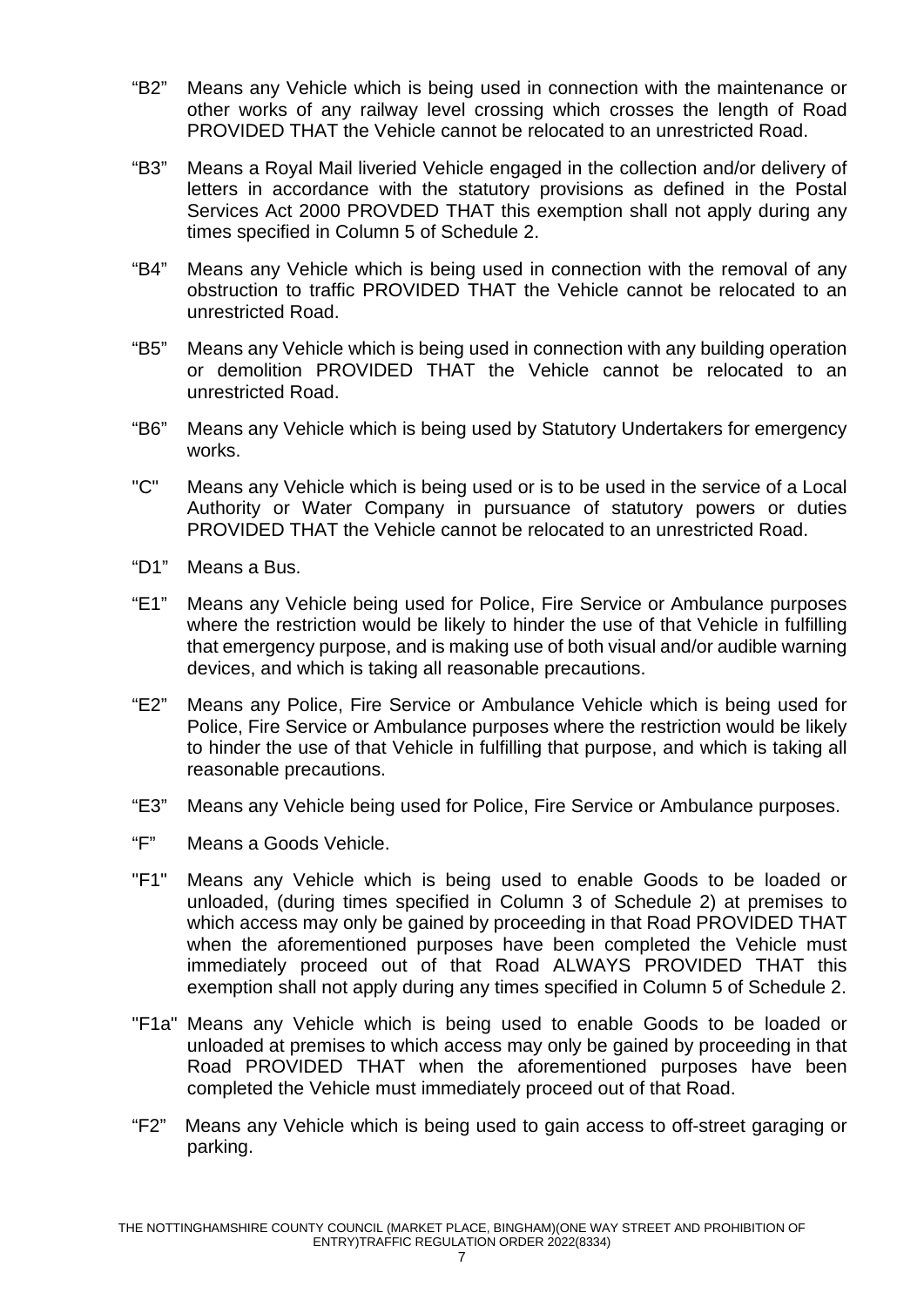- "F2a" Means any Vehicle, which is being used to gain access to the Highway from offstreet garaging or parking.
- "F2b" Means any vehicle being used to take on petrol at a petrol station.
- "G" Not allocated
- "H" Not allocated
- "I" Not allocated
- "J" Not allocated
- "K2" Means a Motor Vehicle which is being used by a person who hold a Disabled Person's Badge.
- "K3" Means a Motor Vehicle which is being used by a person who holds a Disabled Person's Badge and also holds a residents parking permit for either the Roseberry Avenue, West Bridgford Residents Parking Zone or the Thoroton Road Area, West Bridgford Residents Parking Zone.
- "L1" Means a Pedal Cycle.
- "L2" Means a solo motor cycle
- "M" Not allocated
- "N1" Means a Hackney Carriage.
- "N4" Means a Wheelchair Accessible Taxi.
- "O" Not allocated
- "P" Not allocated
- "Q" Means any vehicle which is being used to gain access to or egress from premises and land adjacent to that Road (which access can only be gained by proceeding in the said length of Road) provided that when the purposes, for which the aforementioned access has been required, have been completed the vehicle must immediately proceed out of that length of Road.
- "R1" Means any Vehicle in respect of which a current valid Restricted Access Permit has been issued and is being used in accordance with the conditions of issue.
- "R2" Means any Vehicle in respect of which a current valid Restricted Access Permit has been issued and is being used in accordance with the conditions of issue, which also displays in the Relevant Position a valid Disabled Person's Badge.
- "R3" Means any Vehicle in respect of which a current valid Restricted Access Permit has been issued and is being used in accordance with the conditions of issue, which is being used to enable Goods to be loaded or unloaded PROVIDED THAT when the aforementioned purposes have been completed the Vehicle must immediately proceed out of that Road.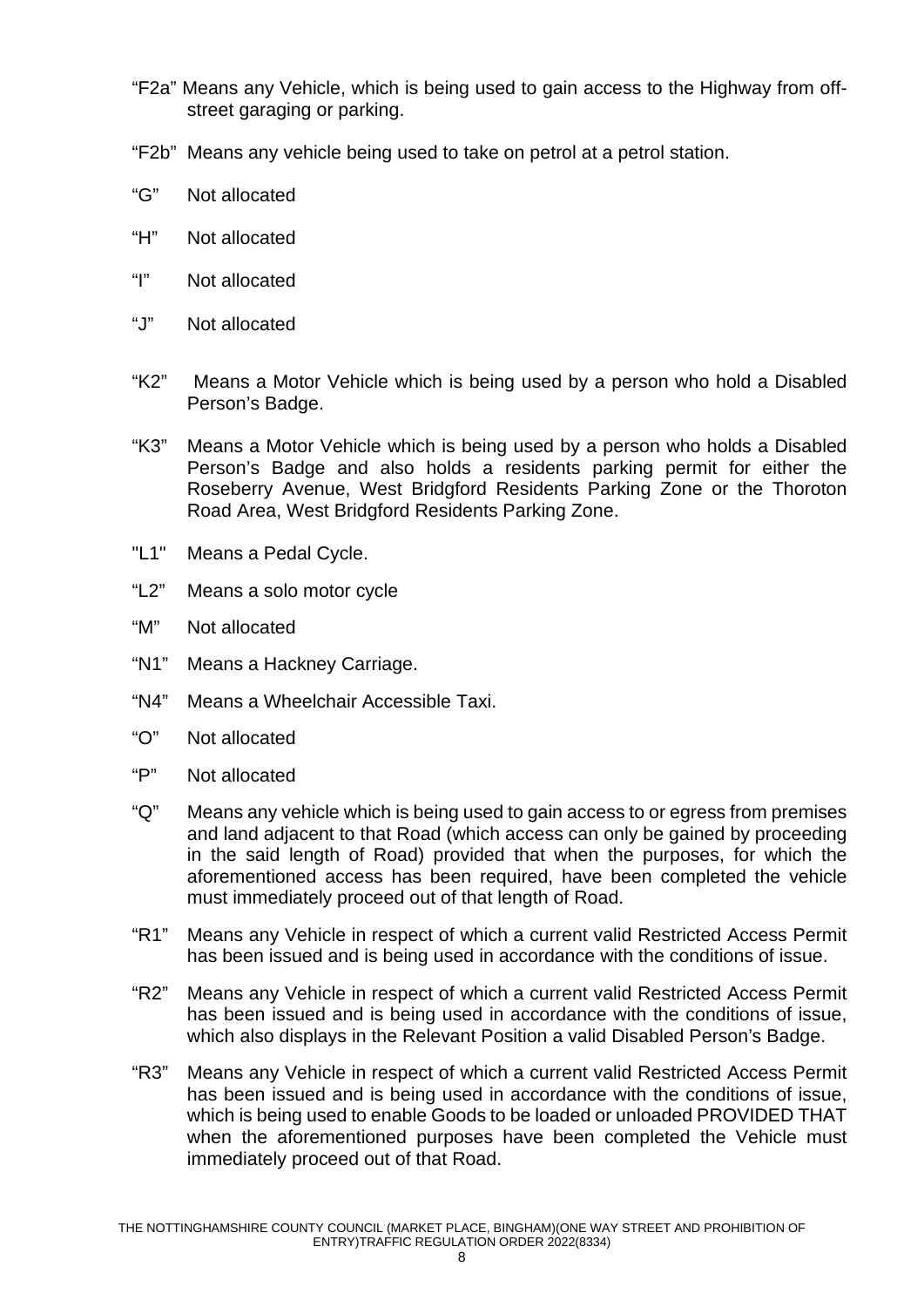- "R4" Means any Vehicle in respect of which a current valid Special Access Permit has been issued and is being used in accordance with the conditions of issue, for gaining access to the Special Access Permit bays and also displays that permit in the Relevant Position.
- "S" Means a Special Access Permit.
- "T" Means any vehicle displaying a day access permit authorised and issued by the Council or Nottinghamshire Police.
- "T1" Means a Tramcar.
- "T2" Means Tramway operator Vehicles undertaking essential maintenance of the Tramway system.
- "T3" Means Tramway operator Vehicles undertaking routine maintenance of the Tramway system.
- "U1" Means a Local Bus.
- "V" Means any Vehicle, being a purpose built or specially adapted security Vehicle which by distinctive external markings and/or trade signs may be easily identified as a security Vehicle, operated by uniformed security personnel and which is being used for the purposes of delivery or collection of:-
	- (1) bullion, or
	- (2) substantial quantities of money in the form of cash ,or
	- (3) high value commodities.
- "W" Not allocated
- "X" Means any of the following vehicles:
	- (1) a highway cleansing Vehicle being used for highway cleansing purposes.
	- (2) or a gritting Vehicle used to carry out its statutory duty.
	- (3) or an authorised tow away Vehicle being used on behalf of the Council as highway authority in pursuance of its statutory duty.
- "Y" Means a Private Hire Vehicle
- "Z1" Means any Vehicle used to cross over a Bus Lane or Cycle Lane in order to gain access to or egress from premises and/or any side Road adjacent to that length of Road over which the lane passes.
- "Z2" Means any Vehicle proceeding so as to avoid an accident.

#### Statutory References

2.3 In this Order the following statutory references shall have the meanings ascribed to them as specified: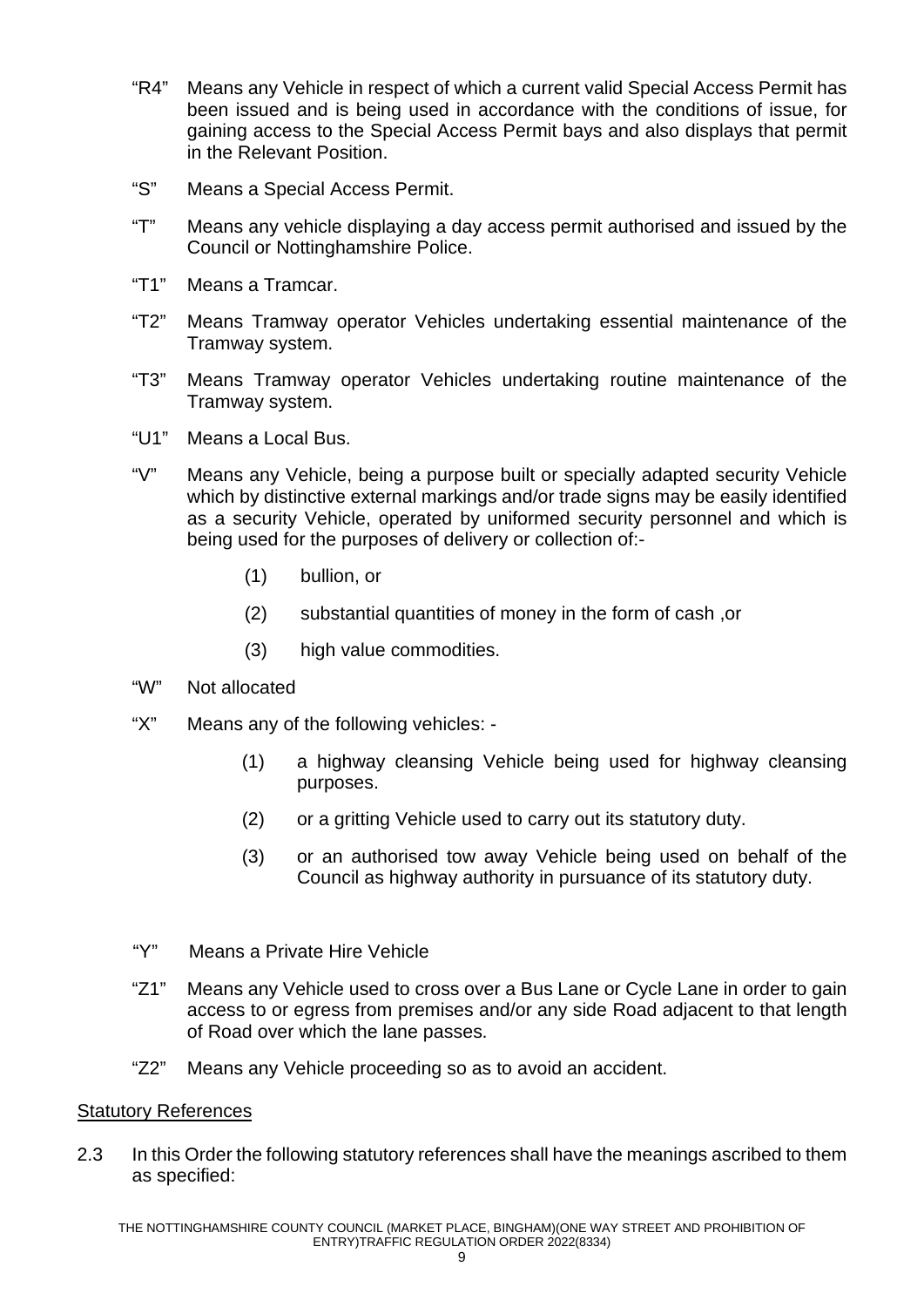"the 1847 Act" means the Town Police Clauses Act 1847

"the 1976 Act" means the Local Government (Miscellaneous Provisions) Act 1976

"the Highways Act" means the Highways Act 1980

"the 1984 Act" means the Road Traffic Regulation Act 1984

"the 1988 Traffic Act" means the Road Traffic Act 1988

"the 1988 Offenders Act" means the Road Traffic Offenders Act 1988

"the 1991 Act" means the New Roads and Street Works Act 1991

"the 1994 Excise Act" means the Vehicle Excise and Regulation Act 1994

"the 1992 Act" means the Transport and Works Act 1992

"the 1994 Greater Nottingham Act" means the Greater Nottingham Light Rapid Transit Act 1994"

"the 2000 Act" means the Transport Act 2000

"the 2004 Act" means the Traffic Management Act 2004

"the Traffic Signs Regulations" means the Traffic Signs Regulations and General Directions 2002 (SI No. 3113 ) as amended from time to time

"the Bus Lane Regulations" means the Bus Lane Contraventions (Penalty Charge, Adjudication and Enforcement) (England) Regulations 2005 (SI No. 2757)

"the Disabled Person's Exemption Regulations" means the Local Authorities Traffic Orders (Exemptions for Disabled Persons)(England) Regulations 2000 (SI No. 683)

"the NET Order" means the Nottingham Express Transit System Order 2009 (SI No.1300)

# **General**

3. In interpreting this Order the following shall apply:-

- (1) All Roads specified in this Order are Roads in the County of Nottinghamshire.
- (2) The prohibitions and restrictions imposed by this Order shall be in addition to and not in derogation of any restriction or requirement imposed by any regulations made or having effect as if made under any enactment.
- (3) Unless otherwise provided, any reference in this Order to any legislation shall be construed to include any amendment replacement or re-enactment thereof for the time being in force and to include any delegation, legislation, orders, notices and directions made thereunder.
- (4) In this Order where the context requires, the masculine includes the feminine and the neuter and vice versa, the singular includes the plural and vice versa.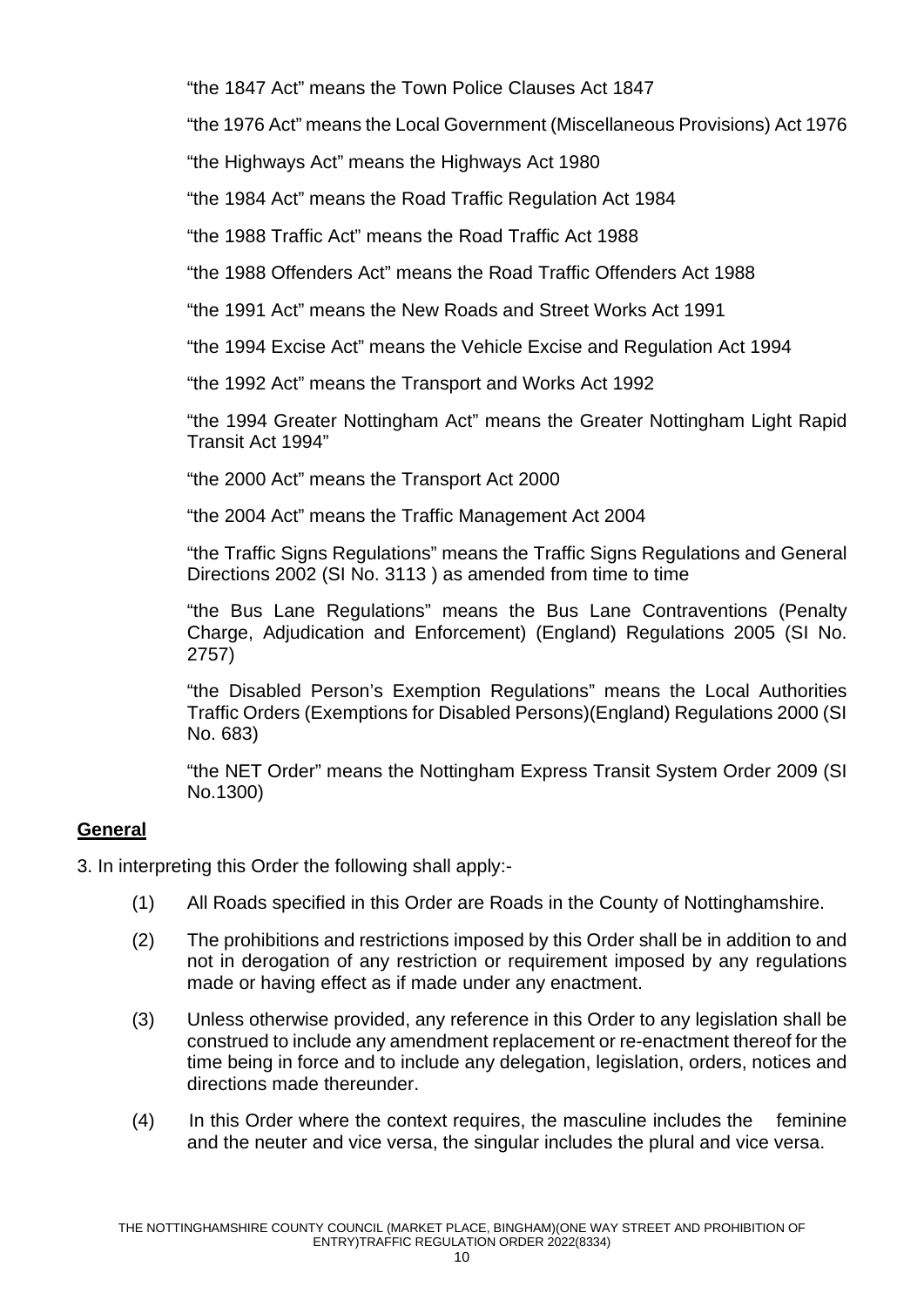- (5) In this Order heading are included for ease of reference only and shall not affect the interpretation or construction of the Order.
- (6) References to an Article, Schedule, Section, Paragraph or Part is a reference to an article, schedule, section, paragraph or part contained in or annexed to this Order.
- (7) In the Schedules all times and days are inclusive.

### **PART II – MOVING RESTRICTIONS AND PROVISIONS**

\_\_\_\_\_\_\_\_\_\_\_\_\_\_\_\_\_\_\_\_\_\_\_\_\_\_\_\_\_\_\_\_\_\_\_\_\_\_\_\_\_\_\_\_\_\_\_\_\_\_\_\_\_\_\_\_\_\_\_\_\_\_\_\_\_\_\_

### **PART 2 OF SECTION 1 : ONE-WAY STREETS**

#### (Articles)

- 1. (1) Save as provided in this Article, no person shall cause any vehicle to proceed in the road or lengths of road specified in Column 2 of Schedule 1 to Part II of this Order in a direction other than from that specified in Column 3 to that specified in Column 4 in relation to that length of road.
	- (2) Nothing in paragraph (1) of this Article shall apply to any vehicle which is of one or more of the categories specified, in Column 5 of Schedule 1 to Part II of this Order, in relation to each road or length of road specified in Column 2 of the said Schedule.
- 
- 2. (1) In Column 5 of Schedule 1 to Part II of this Order, the reference letters categorise and have the meanings hereunder ascribed to them in Part I of this Order.
	- (2) In paragraph (1) of this Article "Authorised Vehicle" means:- Not allocated.

### **PART 2 OF SECTION 6 : PROHIBITION OF ENTRY**

#### (Articles)

- 12. (1) Save as provided in this Article, no person shall cause any vehicle to enter the road, length of road, land or premises, specified in Column 2 of Schedule 6 to Part II of this Order, at its junction with the road specified in Column 3.
	- (2) Nothing in paragraph (1) of this Article shall apply to any vehicle which is of one or more of the categories specified, in Column 4 of Schedule 6 to Part II of this Order, in relation to each length of road specified in Column 2 of the said Schedule.
	- (3) In Column 4 of Schedule 6 to Part II of this Order, the reference letters categorise and have the meanings hereunder ascribed to them in Part I of this Order.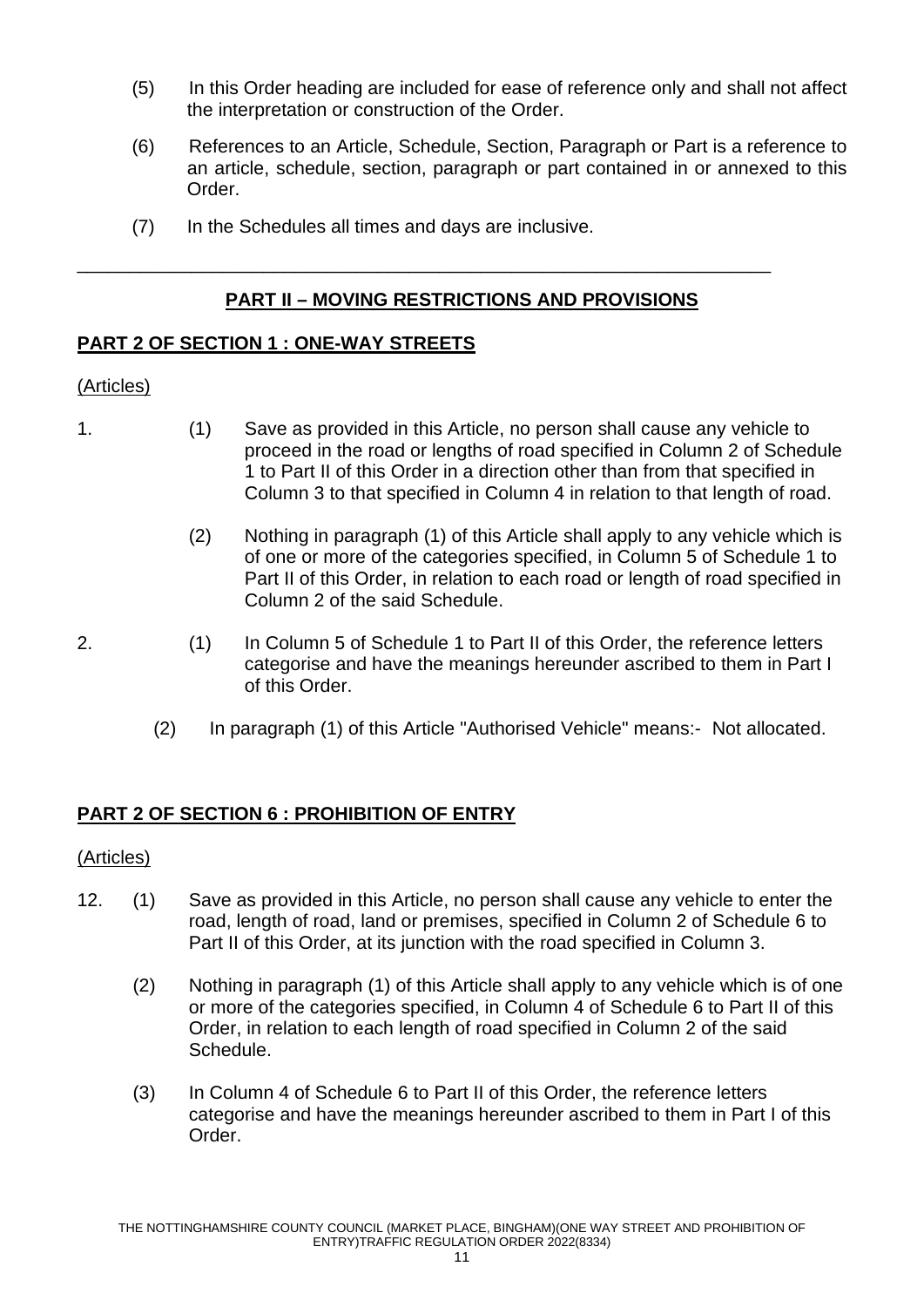# **SCHEDULES**

\_\_\_\_\_\_\_\_\_\_\_\_\_\_\_\_\_\_\_\_\_\_\_\_\_\_\_\_\_\_\_\_\_\_\_\_\_\_\_\_\_\_\_\_\_\_\_\_\_\_\_\_\_\_\_\_\_\_\_\_\_\_\_\_\_\_\_\_\_\_\_\_

Schedules Allocated:-

Schedule 1 of Part 2 and Schedule 6 of Part 2

END OF PAGE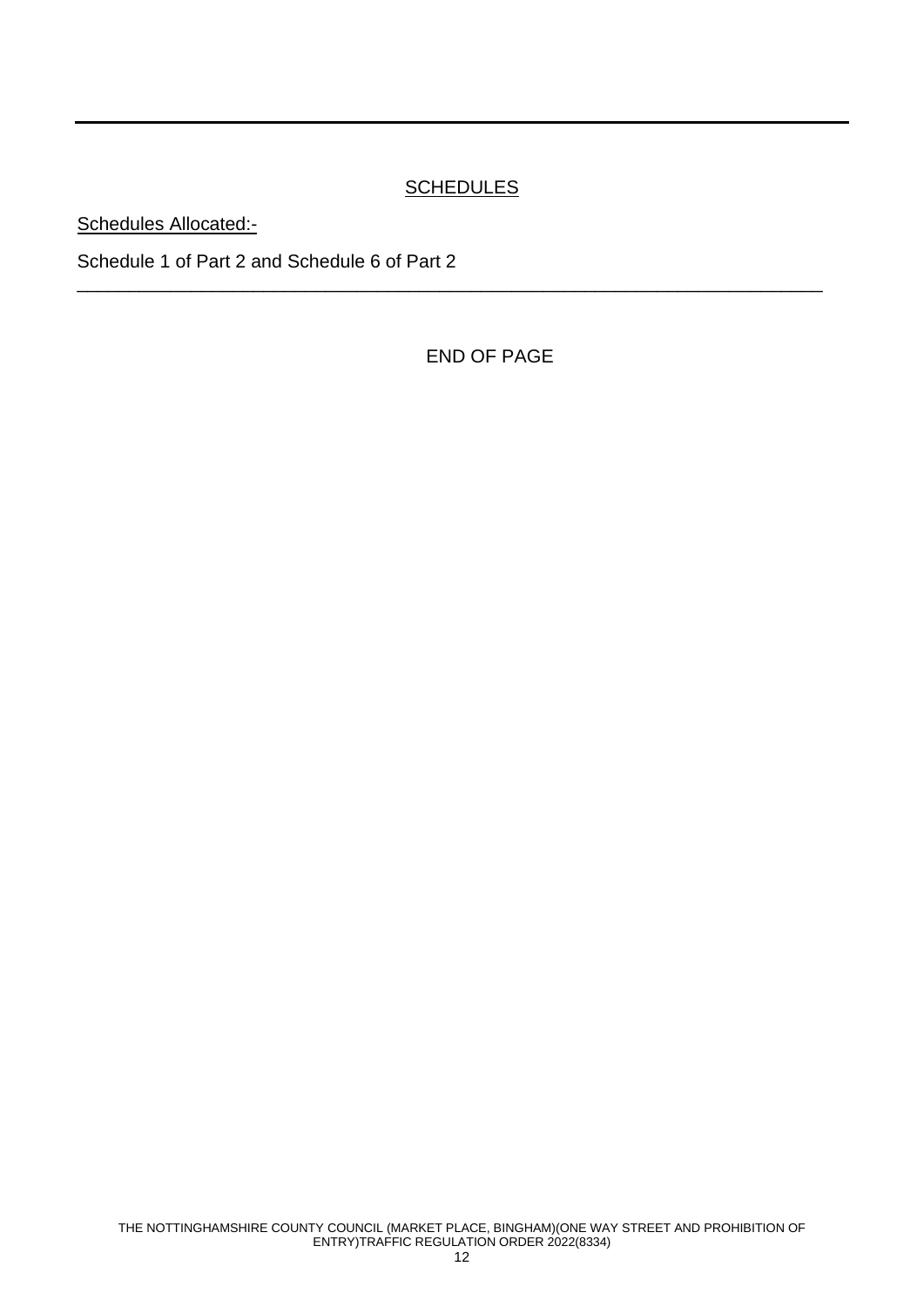### **PART II – MOVING RESTRICTIONS AND PROVISIONS SCHEDULE 1**

### **ONE WAY STREETS**

| Column<br>1  | Column 2                                                                       | Column 3 | Column 4 | Column 5          |
|--------------|--------------------------------------------------------------------------------|----------|----------|-------------------|
| Item No.     | <b>Length of Road</b>                                                          | From     | To       | <b>Exemptions</b> |
| $\mathbf{1}$ | Market Place (Bingham)<br>from its junction with Market Street in an           | West     | East     | E1, X             |
|              | easterly and then a southerly direction to its<br>junction with Church Street. |          |          |                   |
|              |                                                                                |          |          |                   |
|              |                                                                                |          |          |                   |
|              |                                                                                |          |          |                   |
|              |                                                                                |          |          |                   |
|              |                                                                                |          |          |                   |
|              |                                                                                |          |          |                   |
|              |                                                                                |          |          |                   |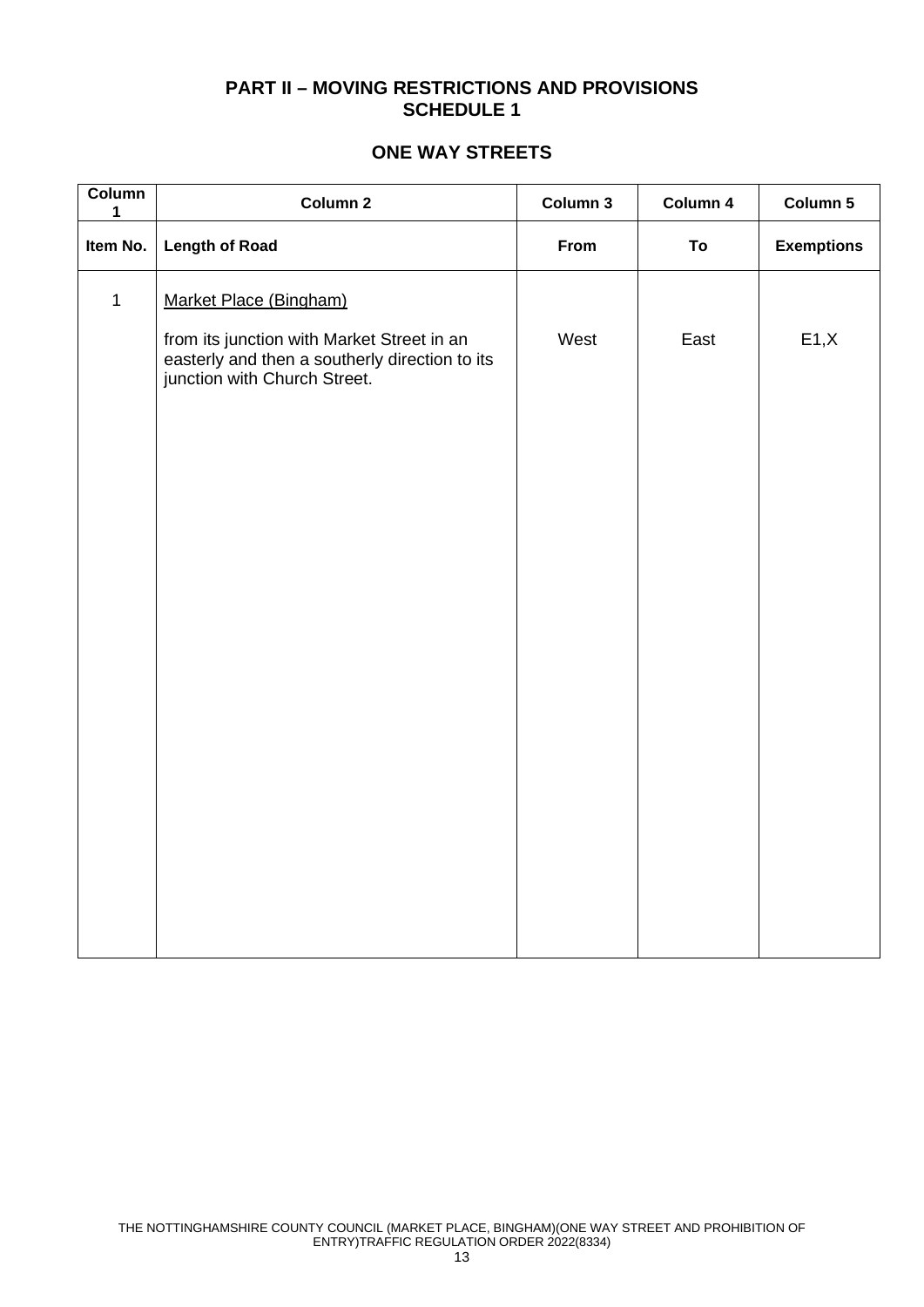### **PART II – MOVING RESTRICTIONS AND PROVISIONS SCHEDULE 6**

#### **PROHIBITION OF ENTRY**

| Column 1    | Column 2               | Column 3                | Column 4          |
|-------------|------------------------|-------------------------|-------------------|
| Item No.    | No Entry To            | From                    | <b>Exemptions</b> |
| $\mathbf 1$ | Market Place (Bingham) | Church Street (Bingham) | E1, X             |
|             |                        |                         |                   |
|             |                        |                         |                   |
|             |                        |                         |                   |
|             |                        |                         |                   |
|             |                        |                         |                   |
|             |                        |                         |                   |
|             |                        |                         |                   |
|             |                        |                         |                   |
|             |                        |                         |                   |
|             |                        |                         |                   |
|             |                        |                         |                   |
|             |                        |                         |                   |
|             |                        |                         |                   |
|             |                        |                         |                   |